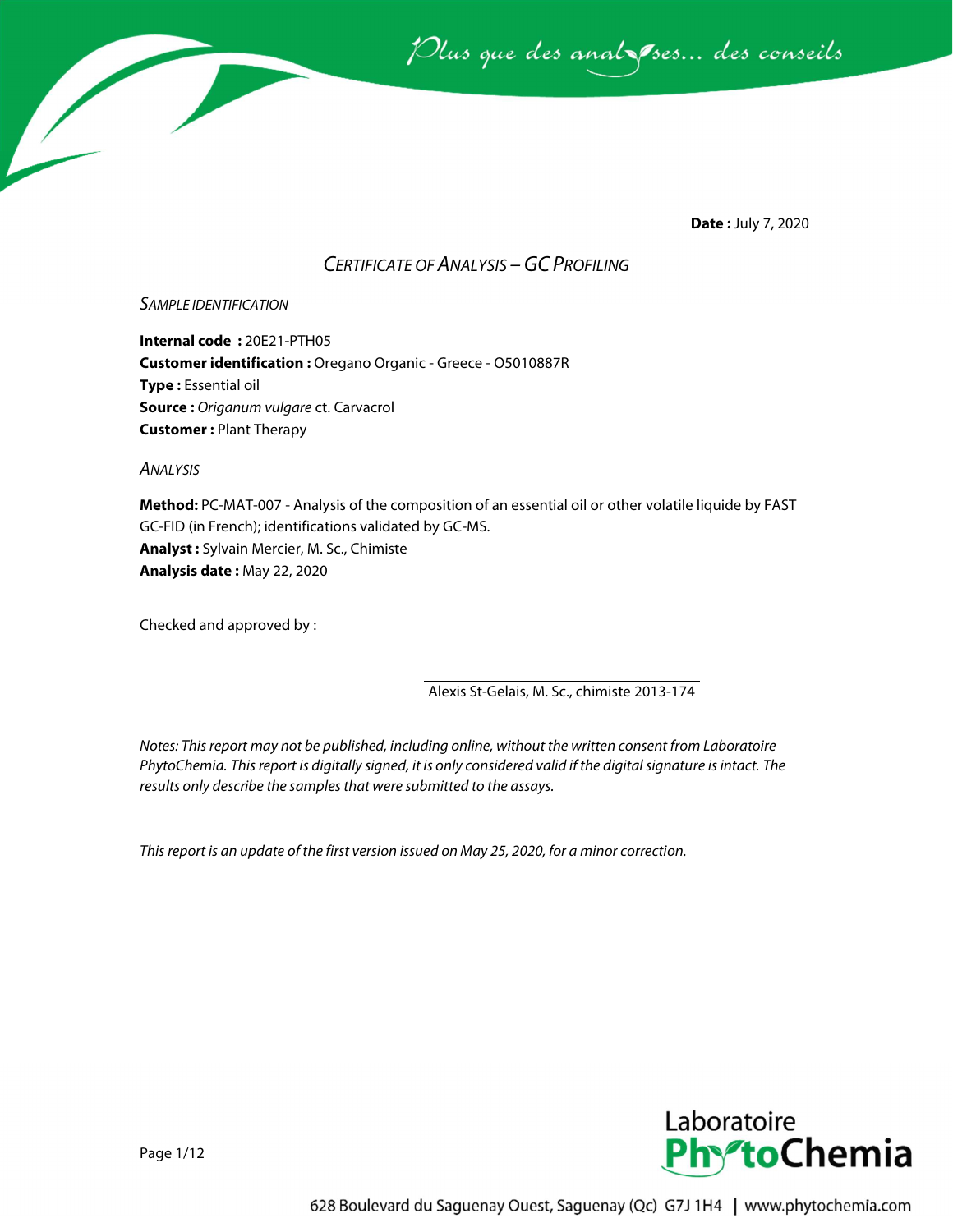#### *PHYSICOCHEMICAL DATA*

#### **Physical aspect:** Orange liquid **Refractive index:** 1.5121 ± 0.0003 (20 °C; method PC-MAT-016)

#### *ISO13171:2016 (ESSENTIAL OIL OF OREGANO)*

| Compound                | Min.%  | Max. % | Observed % | <b>Complies?</b> |
|-------------------------|--------|--------|------------|------------------|
| β-Caryophyllene         | 0.5    | 4.0    | 1.1        | Yes              |
| Carvacrol               | 60.0   | 80.0   | 76.0       | Yes              |
| Thymol                  | 0.5    | 5.0    | 3.7        | <b>Yes</b>       |
| Terpinen-4-ol           | 0.5    | 2.0    | 0.6        | Yes              |
| Linalool                | tr     | 3.00   | 0.12       | <b>Yes</b>       |
| γ-Terpinene             | 3.0    | 9.0    | 2.4        | No               |
| para-Cymene             | 4.0    | 10.0   | 6.7        | <b>Yes</b>       |
| a-Terpinene             | 0.5    | 2.0    | 0.6        | Yes              |
| Myrcene                 | 0.5    | 3.0    | 0.8        | <b>Yes</b>       |
| α-Pinene                | 0.2    | 2.5    | 0.5        | Yes              |
| a-Thujene               | 0.2    | 1.5    | 0.2        | <b>Yes</b>       |
| <b>Refractive index</b> | 1.5000 | 1.5130 | 1.5121     | Yes              |

#### *CONCLUSION*

No adulterant, contaminant or diluent has been detected using this method.





PhytoChemia<br>PhytoChemia<br>*Plus que des analyses... des conseils*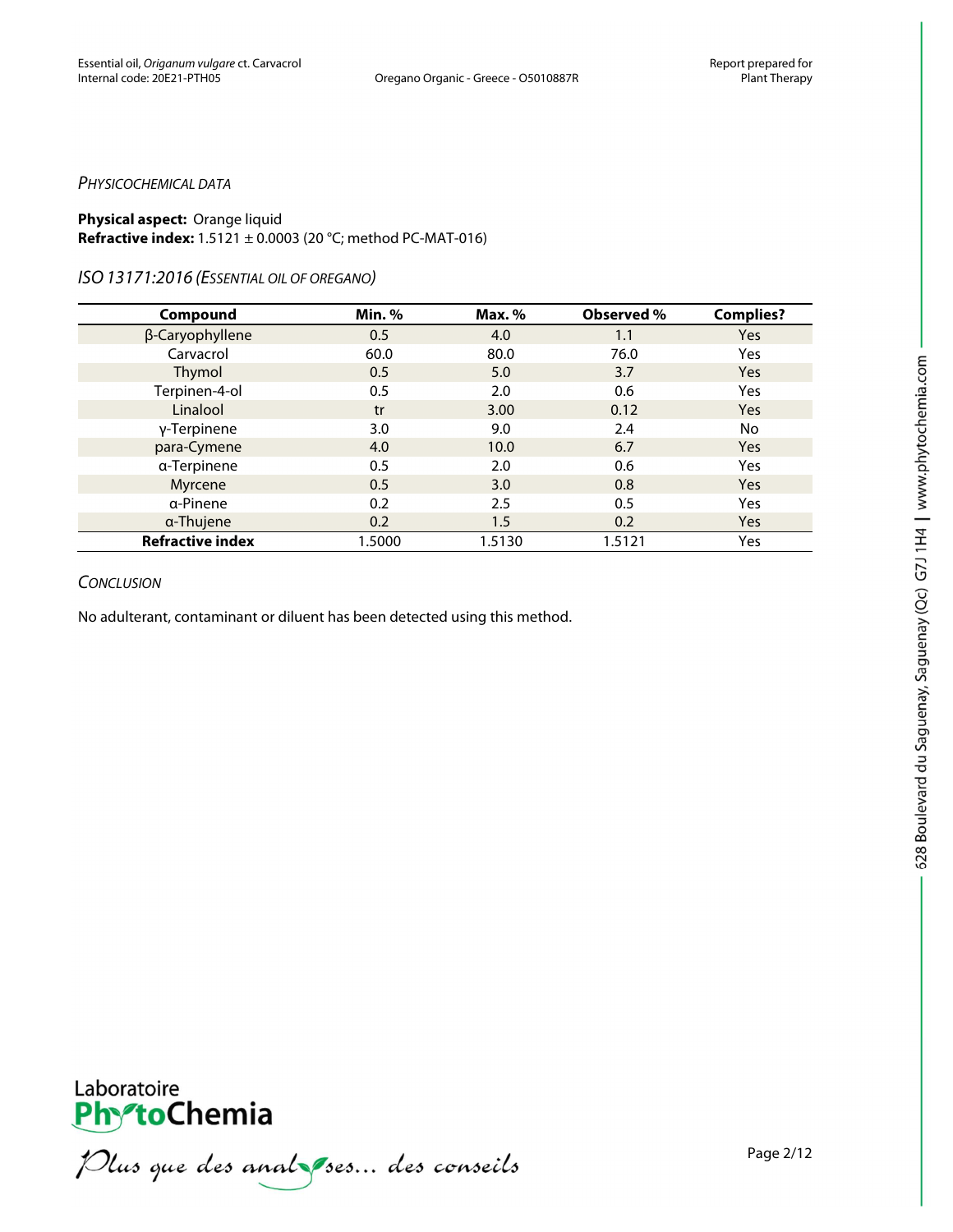#### *ANALYSIS SUMMARY – CONSOLIDATED CONTENTS*

New readers of similar reports are encouraged to read table footnotes at least once.

| Identification              | $\frac{9}{6}$ | <b>Class</b>           |
|-----------------------------|---------------|------------------------|
| Ethanol                     | 0.01          | Aliphatic alcohol      |
| Isobutyral                  | 0.01          | Aliphatic aldehyde     |
| Isobutanol                  | tr            | Aliphatic alcohol      |
| Isovaleral                  | 0.03          | Aliphatic aldehyde     |
| 2-Methylbutyral             | 0.03          | Aliphatic aldehyde     |
| 2-Ethylfuran                | tr            | Furan                  |
| Methyl 2-methylbutyrate     | 0.03          | Aliphatic ester        |
| Heptan-3-one                | tr            | Aliphatic ketone       |
| Hashishene                  | 0.01          | Monoterpene            |
| Tricyclene                  | 0.01          | Monoterpene            |
| a-Thujene                   | 0.24          | Monoterpene            |
| a-Pinene                    | 0.47          | Monoterpene            |
| Unknown                     | 0.03          | Monoterpene            |
| Camphene                    | 0.16          | Monoterpene            |
| Thuja-2,4(10)-diene         | 0.02          | Monoterpene            |
| β-Pinene                    | 0.10          | Monoterpene            |
| Sabinene                    | tr            | Monoterpene            |
| Octen-3-ol                  | 0.40          | Aliphatic alcohol      |
| Octan-3-one                 | 0.13          | Aliphatic ketone       |
| Myrcene                     | 0.75          | Monoterpene            |
| Octan-3-ol                  | 0.03          | Aliphatic alcohol      |
| a-Phellandrene              | 0.10          | Monoterpene            |
| Pseudolimonene              | 0.01          | Monoterpene            |
| ∆3-Carene                   | 0.05          | Monoterpene            |
| a-Terpinene                 | 0.65          | Monoterpene            |
| para-Cymene                 | 6.66          | Monoterpene            |
| Limonene                    | 0.16          | Monoterpene            |
| β-Phellandrene              | 0.14          | Monoterpene            |
| 1,8-Cineole                 | 0.11          | Monoterpenic ether     |
| $(Z)-\beta$ -Ocimene        | 0.04          | Monoterpene            |
| $(E)$ - $\beta$ -Ocimene    | 0.04          | Monoterpene            |
| γ-Terpinene                 | 2.43          | Monoterpene            |
| cis-Sabinene hydrate        | 0.11          | Monoterpenic alcohol   |
| cis-Linalool oxide (fur.)   | 0.01          | Monoterpenic alcohol   |
| Terpinolene                 | 0.09          | Monoterpene            |
| trans-Linalool oxide (fur.) | 0.01          | Monoterpenic alcohol   |
| para-Cymenene               | 0.10          | Monoterpene            |
| trans-Sabinene hydrate      | 0.09          | Monoterpenic alcohol   |
| Linalool                    | 0.12          | Monoterpenic alcohol   |
| endo-Fenchol                | 0.01          | Monoterpenic alcohol   |
| Unknown                     | 0.08          | Oxygenated monoterpene |
| cis-para-Menth-2-en-1-ol    | 0.04          | Monoterpenic alcohol   |
| trans-Pinocarveol           | 0.02          | Monoterpenic alcohol   |
| Camphor                     | 0.01          | Monoterpenic ketone    |
| trans-para-Menth-2-en-1-ol  | 0.02          | Monoterpenic alcohol   |

Laboratoire<br>PhytoChemia<br>*Plus que des analyses... des conseils*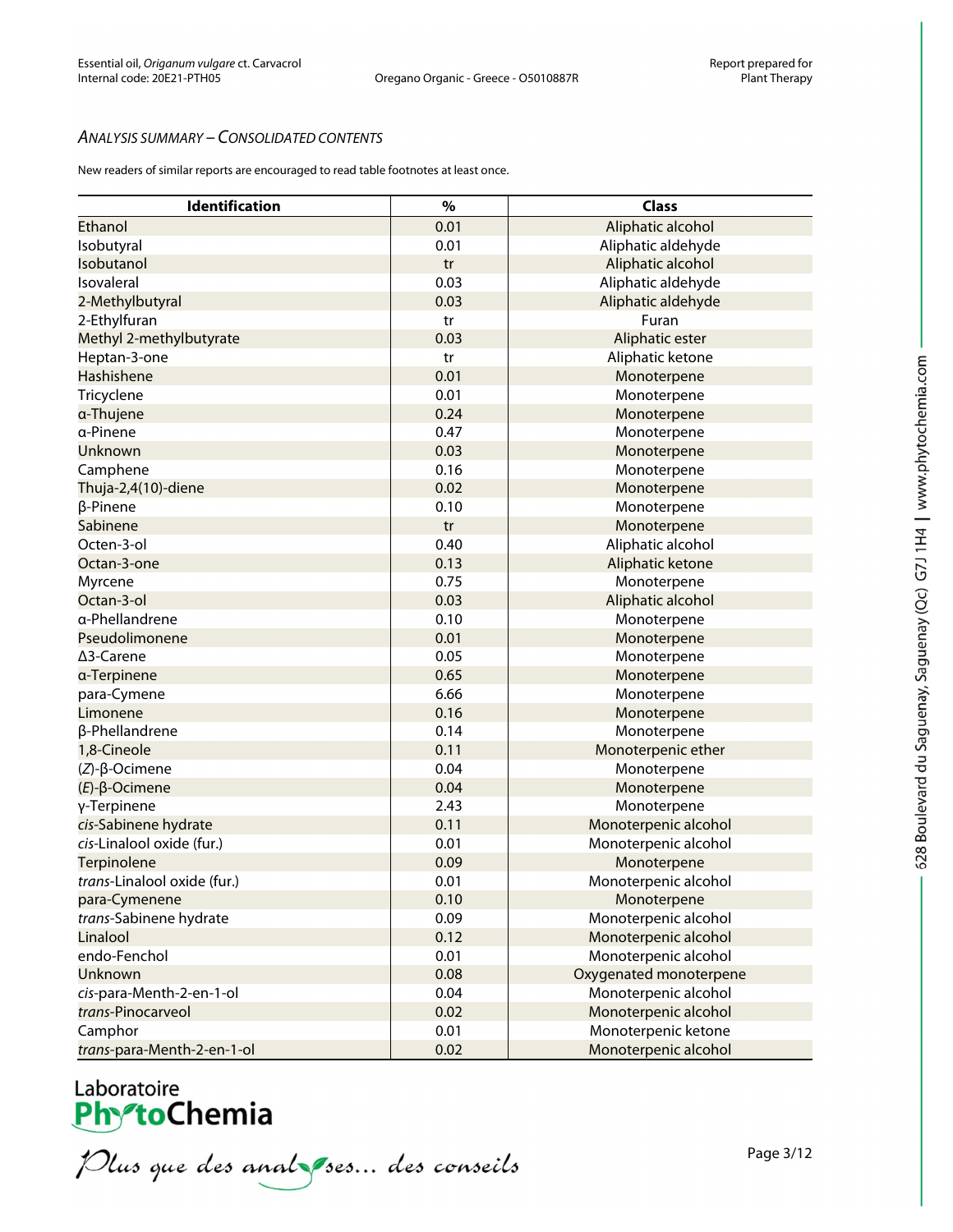| Isoborneol                                    | 0.01  | Monoterpenic alcohol   |
|-----------------------------------------------|-------|------------------------|
| <b>Borneol</b>                                | 0.46  | Monoterpenic alcohol   |
| Unknown                                       | 0.06  | Unknown                |
| Terpinen-4-ol                                 | 0.64  | Monoterpenic alcohol   |
| para-Cymen-8-ol                               | 0.07  | Monoterpenic alcohol   |
| a-Terpineol                                   | 0.12  | Monoterpenic alcohol   |
| Myrtenal                                      | 0.02  | Monoterpenic aldehyde  |
| cis-Dihydrocarvone                            | 0.16  | Monoterpenic ketone    |
| Dihydrocarveol                                | 0.12  | Monoterpenic alcohol   |
| trans-Piperitol                               | 0.05  | Monoterpenic alcohol   |
| Thymol methyl ether analog I                  | 0.01  | Monoterpenic ether     |
| Carvone                                       | 0.02  | Monoterpenic ketone    |
| Carvacrol methyl ether                        | 0.25  | Monoterpenic ether     |
| Geraniol                                      | 0.05  | Monoterpenic alcohol   |
| Geranial                                      | 0.01  | Monoterpenic aldehyde  |
| Unknown                                       | 0.04  | Unknown                |
| Bornyl acetate                                | 0.02  | Monoterpenic ester     |
| Thymol analogue I                             | 0.04  | Monoterpenic alcohol   |
| Thymol                                        | 3.66  | Monoterpenic alcohol   |
| Thymol analogue II                            | 0.05  | Monoterpenic alcohol   |
| Carvacrol                                     | 76.04 | Monoterpenic alcohol   |
| 2-Methyl-5-(propan-2-ylidene)cyclohexane-1,4- |       |                        |
| diol?                                         | 0.10  | Monoterpenic alcohol   |
| 2-Methyl-6-propylphenol?                      | 0.01  | Miscellanous           |
| a-Terpinyl acetate                            | 0.01  | Monoterpenic ester     |
| a-Copaene                                     | 0.02  | Sesquiterpene          |
| Carvacryl acetate                             | 0.03  | Monoterpenic ester     |
| 1,5-diepi-β-Bourbonene                        | 0.04  | Sesquiterpene          |
| β-Bourbonene                                  | 0.02  | Sesquiterpene          |
| Geranyl acetate                               | 0.02  | Monoterpenic ester     |
| $\beta$ -Elemene                              | 0.01  | Sesquiterpene          |
| Isocaryophyllene                              | 0.01  | Sesquiterpene          |
| β-Caryophyllene                               | 1.06  | Sesquiterpene          |
| cis-a-Bergamotene                             | 0.01  | Sesquiterpene          |
| β-Copaene                                     | 0.01  | Sesquiterpene          |
| Aromadendrene                                 | 0.05  | Sesquiterpene          |
| Selina-5,11-diene                             | 0.01  | Sesquiterpene          |
| Unknown                                       | 0.15  | Oxygenated monoterpene |
| a-Humulene                                    | 0.14  | Sesquiterpene          |
| allo-Aromadendrene                            | 0.04  | Sesquiterpene          |
| cis-Muurola-4(15),5-diene                     | 0.01  | Sesquiterpene          |
| $(E)$ - $\beta$ -Farnesene                    | 0.02  | Sesquiterpene          |
| trans-Cadina-1(6),4-diene                     | 0.02  | Sesquiterpene          |
| γ-Muurolene                                   | 0.05  | Sesquiterpene          |
| Germacrene D                                  | 0.01  | Sesquiterpene          |
| allo-Aromadendr-9-ene                         | 0.02  | Sesquiterpene          |
| a-Selinene                                    | 0.04  | Sesquiterpene          |
| a-Muurolene                                   | 0.01  | Sesquiterpene          |
| $(3Z,6E)$ -a-Farnesene                        | 0.03  | Sesquiterpene          |
| β-Bisabolene                                  | 0.95  | Sesquiterpene          |
| γ-Cadinene                                    | 0.01  | Sesquiterpene          |
| Sesquicineole                                 | 0.03  | Sesquiterpenic ether   |

Sesquicineoire<br> **PhytoChemia**<br> *Plus que des analyses*... des conseils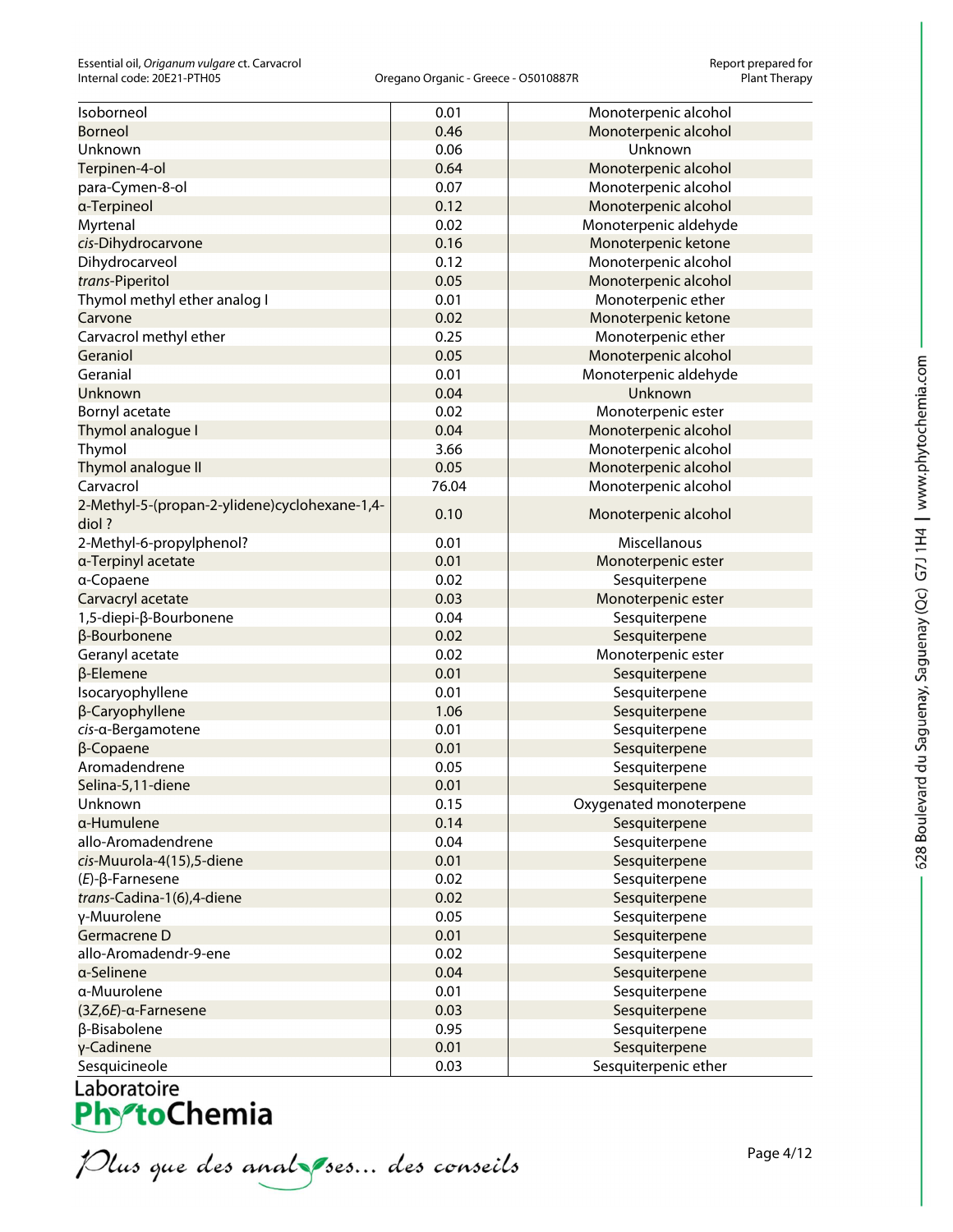| trans-Calamenene                    | 0.02   | Sesquiterpene            |
|-------------------------------------|--------|--------------------------|
| δ-Cadinene                          | tr     | Sesquiterpene            |
| β-Sesquiphellandrene                | 0.03   | Sesquiterpene            |
| 10-epi-Cubebol?                     | 0.02   | Sesquiterpenic alcohol   |
| a-Calacorene                        | 0.01   | Sesquiterpene            |
| $(E)$ -a-Bisabolene                 | 0.02   | Sesquiterpene            |
| Spathulenol                         | 0.03   | Sesquiterpenic alcohol   |
| Caryophyllene oxide                 | 0.22   | Sesquiterpenic ether     |
| Caryophyllene oxide isomer          | 0.01   | Sesquiterpenic ether     |
| Humulene epoxide I                  | 0.01   | Sesquiterpenic ether     |
| Humulene epoxide II                 | 0.03   | Sesquiterpenic ether     |
| 10-epi-Cubenol                      | 0.01   | Sesquiterpenic alcohol   |
| Caryophylladienol I                 | 0.01   | Sesquiterpenic alcohol   |
| Caryophylladienol II                | 0.02   | Sesquiterpenic alcohol   |
| τ-Cadinol                           | 0.01   | Sesquiterpenic alcohol   |
| Unknown                             | 0.01   | Oxygenated sesquiterpene |
| (3Z)-Caryophylla-3,8(13)-dien-5β-ol | 0.02   | Sesquiterpenic alcohol   |
| a-Bisabolol                         | 0.01   | Sesquiterpenic alcohol   |
| Phytone                             | 0.01   | Terpenic ketone          |
| Unknown                             | 0.01   | Unknown                  |
| <b>Unknown</b>                      | 0.01   | Unknown                  |
| Unknown                             | 0.01   | Unknown                  |
| Unknown                             | 0.04   | Unknown                  |
| Unknown                             | 0.01   | Unknown                  |
| Unknown                             | 0.09   | Unknown                  |
| Unknown                             | 0.02   | Unknown                  |
| Unknown                             | 0.02   | Unknown                  |
| Unknown                             | 0.01   | Unknown                  |
| Unknown                             | 0.01   | Unknown                  |
| Unknown                             | 0.01   | Unknown                  |
| Unknown                             | 0.03   | Unknown                  |
| <b>Consolidated total</b>           | 99.20% |                          |

tr: The compound has been detected below 0.005% of total signal.

Note: no correction factor was applied

**About "consolidated" data:** The table above presents the breakdown of the sample volatile constituents after applying an algorithm to collapse data acquired from the multi-columns system of PhytoChemia into a single set of consolidated contents. In case of discrepancies between columns, the algorithm is set to prioritize data from the most standard DB-5 column, and smallest values so as to avoid overestimating individual content. This process is semi-automatic. Advanced users are invited to consult the "Full analysis data" table after the chromatograms in this report to access the full untreated data and perform their own calculations if needed.

**Unknowns:** Unknown compounds' mass spectral data is presented in the "Full analysis data" table. The occurrence of unknown compounds is to be expected in many samples, and does not denote particular problems unless noted otherwise in the conclusion.



Plus que des analzes... des conseils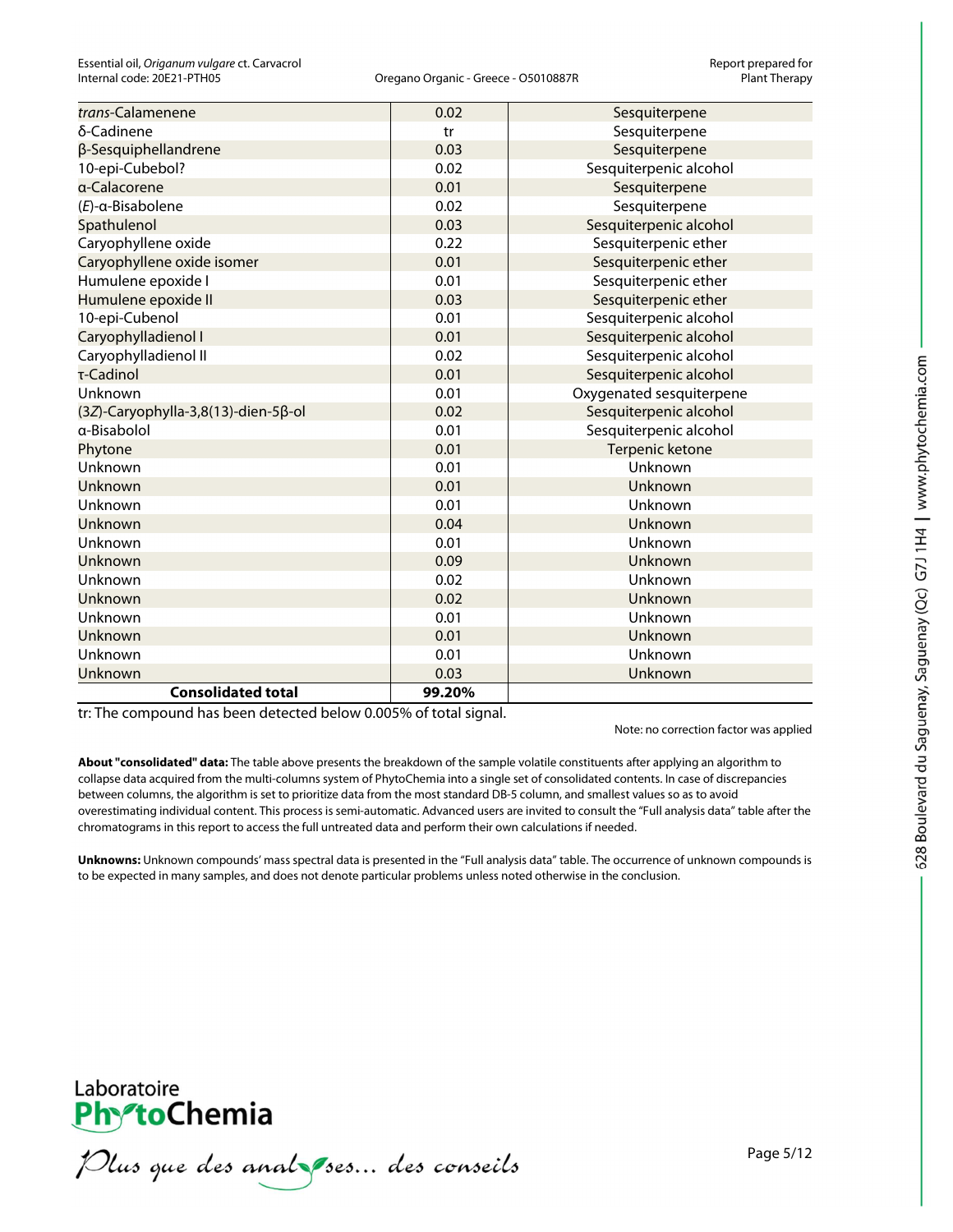## This page was intentionally left blank. The following pages present the complete data of the analysis.



Plus que des analzes... des conseils

Page 6/12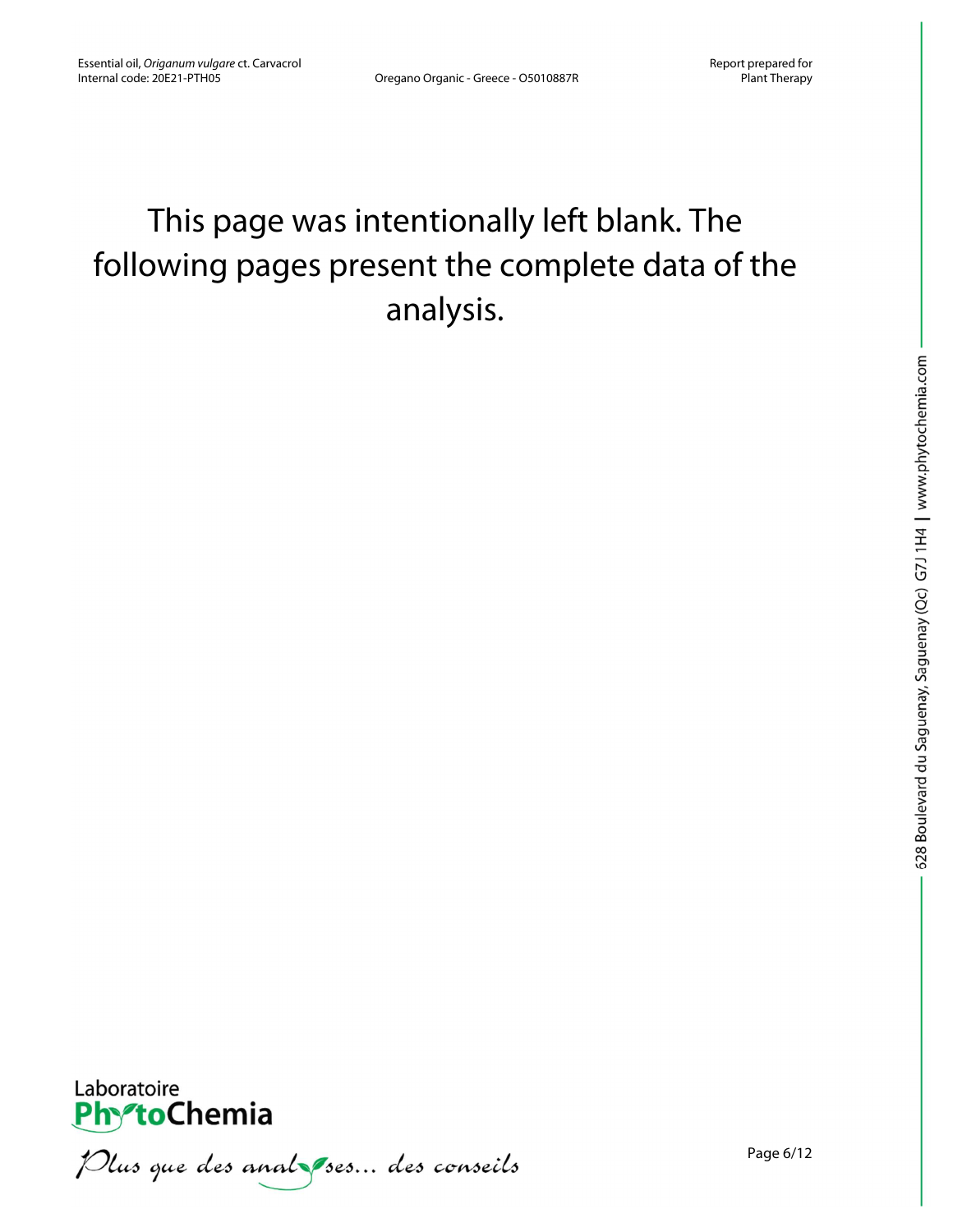

Oregano Organic - Greece - O5010887R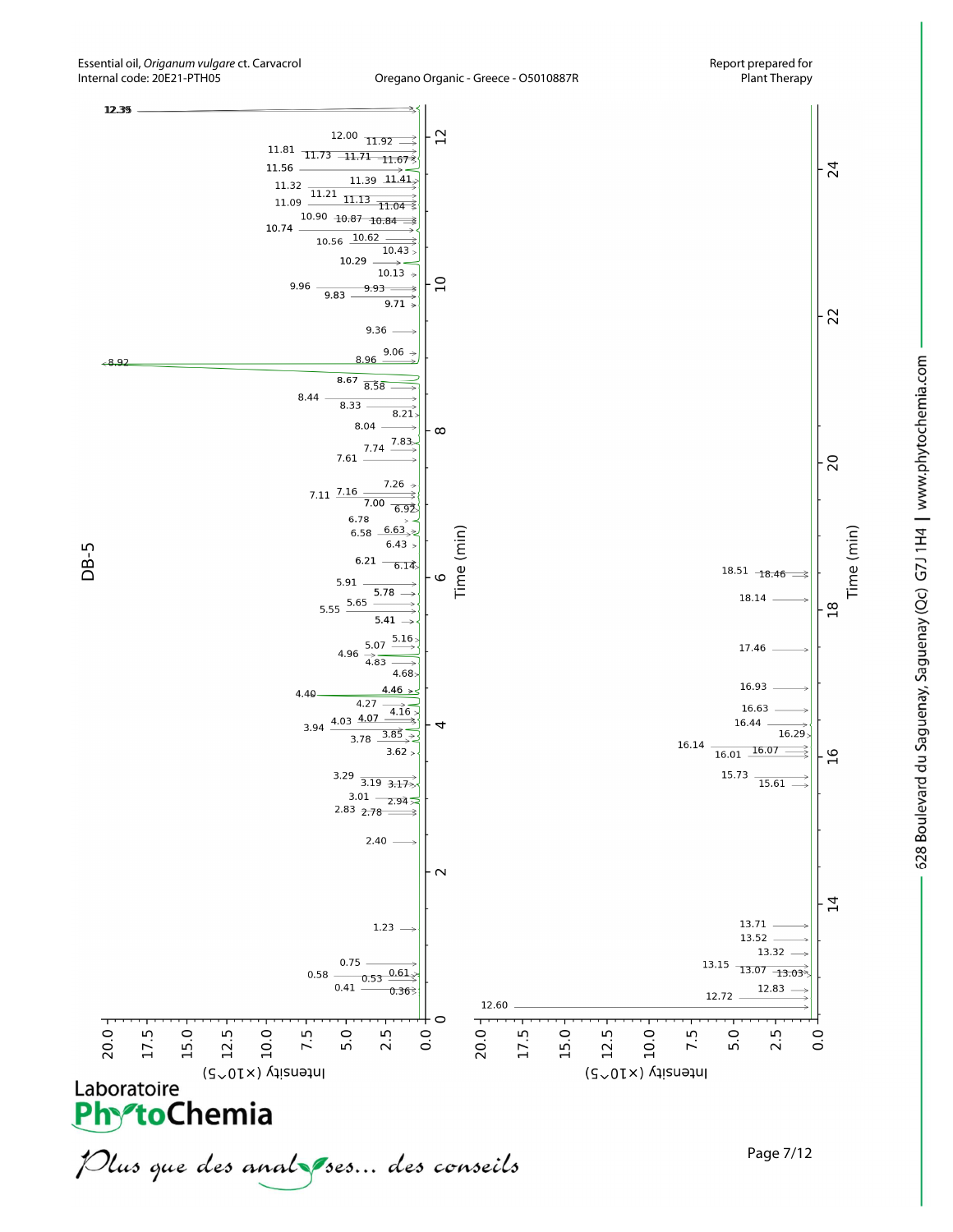

Time (min)





Page 8/12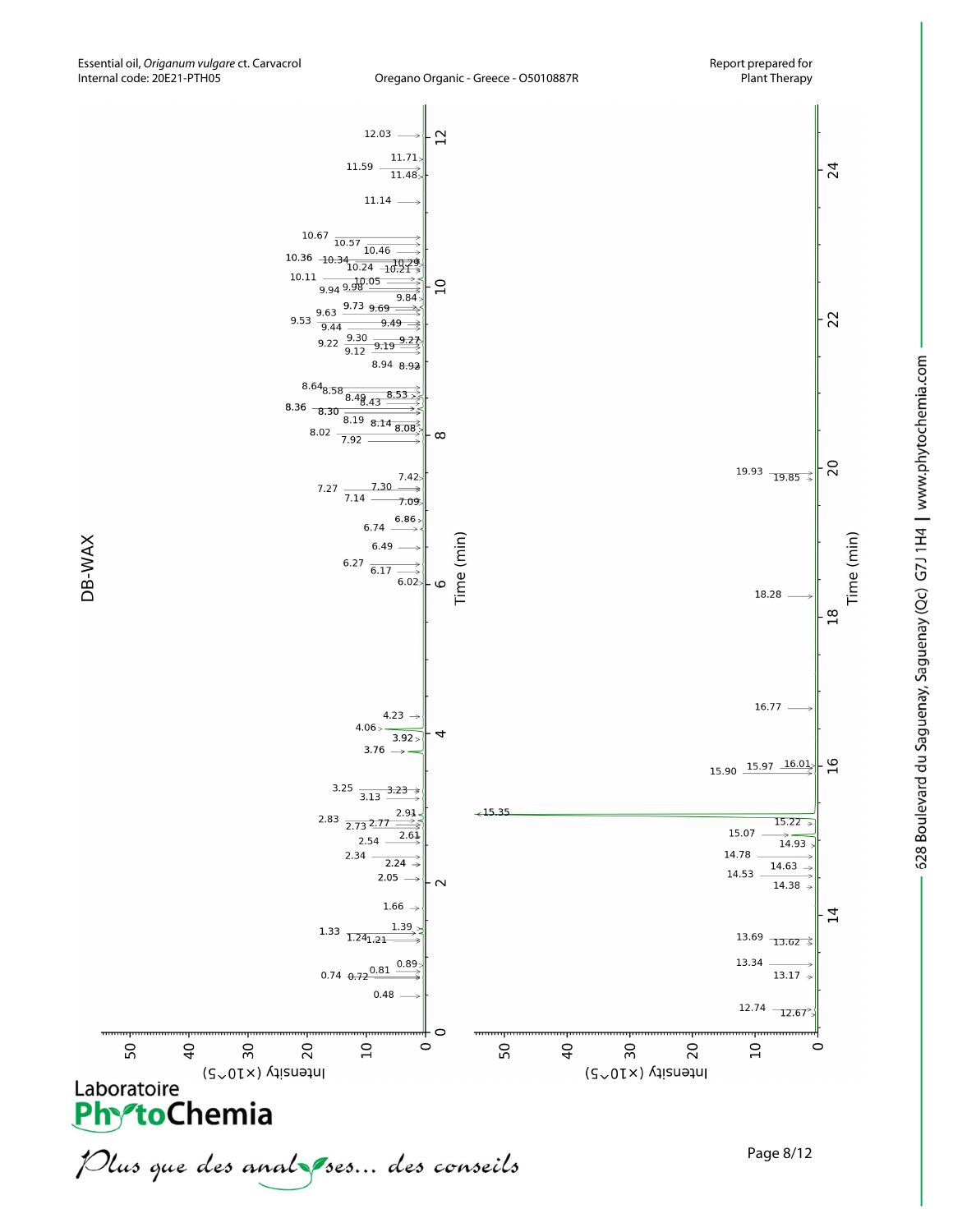#### *FULL ANALYSIS DATA*

|                                | <b>Column DB-5</b> |      |        | <b>Column DB-WAX</b> |                |        |  |
|--------------------------------|--------------------|------|--------|----------------------|----------------|--------|--|
| <b>Identification</b>          | R.T                | R.I  | $\%$   | R.T                  | R <sub>1</sub> | $\%$   |  |
| Ethanol                        | 0.36               | 522  | 0.01   | 0.81                 | 908            | 0.01   |  |
| Isobutyral                     | 0.41               | 529  | 0.01   | 0.48                 | 784            | 0.02   |  |
| Isobutanol                     | 0.53               | 616  | tr     | $2.05*$              | 1067           | 0.10   |  |
| Isovaleral                     | 0.58               | 640  | 0.03   | 0.74                 | 888            | 0.03   |  |
| 2-Methylbutyral                | 0.61               | 651  | 0.03   | 0.72                 | 882            | 0.03   |  |
| 2-Ethylfuran                   | 0.75               | 707  | tr     | 0.89                 | 921            | tr     |  |
| Methyl 2-<br>methylbutyrate    | 1.23               | 777  | 0.03   | 1.24                 | 978            | 0.02   |  |
| Heptan-3-one                   | 2.40               | 886  | tr     | 2.61                 | 1118           | 0.01   |  |
| Hashishene                     | 2.78               | 915  | 0.01   | $1.33*$              | 992            | 0.47   |  |
| <b>Tricyclene</b>              | 2.82               | 918  | 0.01   | 1.21                 | 973            | 0.01   |  |
| α-Thujene                      | 2.94               | 925  | 0.24   | 1.39                 | 1001           | 0.24   |  |
| a-Pinene                       | 3.01               | 930  | 0.47   | $1.33*$              | 992            | [0.47] |  |
| Unknown [m/z 91, 92            |                    |      |        |                      |                |        |  |
| $(47)$ , 65 $(11)$ 134 $(1)$ ] | 3.17               | 941  | 0.03   | 2.34                 | 1096           | 0.04   |  |
| Camphene                       | 3.20               | 942  | 0.16   | 1.66                 | 1028           | 0.15   |  |
| Thuja-2,4(10)-diene            | 3.29               | 948  | 0.02   | $2.24*$              | 1085           | 0.02   |  |
| β-Pinene                       | $3.62*$            | 970  | 0.10   | $2.05*$              | 1067           | [0.10] |  |
| Sabinene                       | $3.62*$            | 970  | [0.10] | $2.24*$              | 1085           | [0.02] |  |
| Octen-3-ol                     | 3.78               | 981  | 0.40   | 6.74                 | 1421           | 0.43   |  |
| Octan-3-one                    | 3.85               | 985  | 0.13   | $3.92*$              | 1220           | 0.16   |  |
| Myrcene                        | 3.94               | 991  | 0.75   | 2.83                 | 1135           | 0.75   |  |
| Octan-3-ol                     | 4.03               | 997  | 0.03   | 6.02                 | 1368           | 0.03   |  |
| a-Phellandrene                 | $4.07*$            | 1000 | 0.11   | 2.73                 | 1127           | 0.10   |  |
| Pseudolimonene                 | $4.07*$            | 1000 | [0.11] | 2.77                 | 1130           | 0.01   |  |
| ∆3-Carene                      | 4.16               | 1006 | 0.05   | 2.54                 | 1112           | 0.05   |  |
| a-Terpinene                    | 4.27               | 1013 | 0.65   | 2.91                 | 1141           | 0.66   |  |
| para-Cymene                    | 4.40               | 1021 | 6.66   | 4.06                 | 1230           | 6.65   |  |
| Limonene                       | 4.46*†             | 1024 | 0.40   | 3.13                 | 1159           | 0.16   |  |
| β-Phellandrene                 | 4.46*†             | 1024 | [0.40] | 3.23                 | 1166           | 0.14   |  |
| 1,8-Cineole                    | 4.46*†             | 1024 | [0.40] | 3.25                 | 1168           | 0.11   |  |
| $(Z)$ - $\beta$ -Ocimene       | 4.68               | 1038 | 0.04   | $3.76*$              | 1208           | 2.47   |  |
| $(E)$ -β-Ocimene               | 4.84               | 1048 | 0.04   | $3.92*$              | 1220           | [0.16] |  |
| γ-Terpinene                    | 4.96               | 1056 | 2.43   | $3.76*$              | 1208           | [2.47] |  |
| cis-Sabinene hydrate           | 5.07               | 1063 | 0.11   | $6.86*$              | 1430           | 0.12   |  |
| cis-Linalool oxide<br>(fur.)   | 5.16               | 1069 | 0.01   | 6.49                 | 1403           | 0.01   |  |
| Terpinolene                    | $5.41*$            | 1084 | 0.19   | 4.23                 | 1243           | 0.09   |  |
| trans-Linalool oxide<br>(fur.) | $5.41*$            | 1084 | [0.19] | $6.86*$              | 1430           | [0.12] |  |
| para-Cymenene                  | $5.41*$            | 1084 | [0.19] | 6.27                 | 1386           | 0.10   |  |
| trans-Sabinene<br>hydrate      | 5.55               | 1093 | 0.09   | 7.92                 | 1510           | 0.09   |  |
| Linalool                       | 5.65               | 1100 | 0.12   | 8.02                 | 1518           | 0.12   |  |
| endo-Fenchol                   | $5.78*$            | 1108 | 0.08   | $8.30*$              | 1540           | 0.02   |  |
| Unknown [m/z 109,              |                    |      |        |                      |                |        |  |
| 81 (54), 91 (32), 79<br>(22)   | $5.78*$            | 1108 | [0.08] | 6.17                 | 1379           | 0.08   |  |

Laboratoire<br>**Phy<sup>s</sup>toChemia** 

Plus que des analzes... des conseils

Page 9/12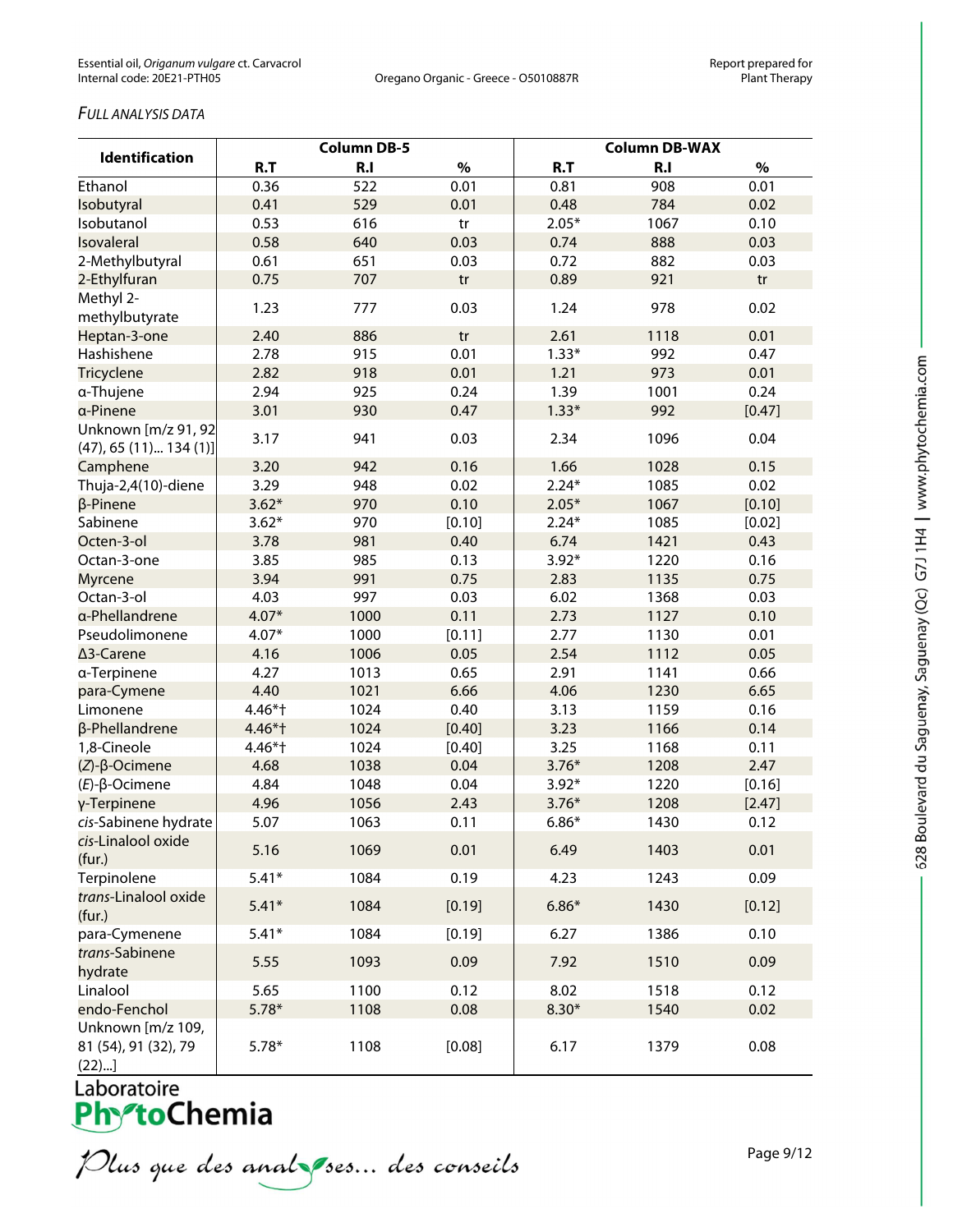Essential oil, *Origanum vulgare* ct. Carvacrol **Exting the Convention Convention Convention** Report prepared for<br>Oregano Organic - Greece - O5010887R Plant Therapy Plant Therapy

Oregano Organic - Greece - O5010887R

| cis-para-Menth-2-en-<br>$1$ -ol               | 5.91    | 1117 | 0.04   | $8.08*$ | 1522 | 0.05   |
|-----------------------------------------------|---------|------|--------|---------|------|--------|
| trans-Pinocarveol                             | 6.14    | 1132 | 0.02   | 9.12    | 1604 | 0.02   |
| Camphor                                       | $6.21*$ | 1136 | 0.04   | 7.14    | 1451 | 0.01   |
| trans-para-Menth-2-<br>en-1-ol                | $6.21*$ | 1136 | [0.04] | 8.94    | 1590 | 0.02   |
| Isoborneol                                    | 6.43    | 1150 | 0.01   | 9.30    | 1618 | 0.02   |
| Borneol                                       | 6.58    | 1160 | 0.46   | $9.73*$ | 1653 | 0.68   |
| Unknown [m/z 109,                             |         |      |        |         |      |        |
| 108 (48), 67 (41), 81<br>$(40)$ , 41 $(28)$ ] | 6.63    | 1163 | 0.06   | 7.30    | 1463 | 0.04   |
| Terpinen-4-ol                                 | 6.78    | 1173 | 0.64   | $8.53*$ | 1557 | 0.86   |
| para-Cymen-8-ol                               | 6.92    | 1182 | 0.07   | 11.48   | 1800 | 0.11   |
| a-Terpineol                                   | $7.00*$ | 1188 | 0.13   | $9.73*$ | 1653 | [0.68] |
| <b>Myrtenal</b>                               | $7.00*$ | 1188 | [0.13] | 8.58    | 1561 | 0.02   |
| cis-Dihydrocarvone                            | 7.10    | 1194 | 0.16   | 8.43    | 1550 | 0.14   |
| Dihydrocarveol                                | 7.16    | 1198 | 0.12   | 10.36*  | 1705 | 0.12   |
| trans-Piperitol                               | 7.26    | 1204 | 0.05   | 10.34   | 1703 | 0.07   |
| Thymol methyl ether                           |         |      |        |         |      |        |
| analog I                                      | 7.61    | 1228 | 0.01   | $8.36*$ | 1544 | 1.08   |
| Carvone                                       | 7.74    | 1238 | 0.02   | 9.94    | 1670 | 0.06   |
| Carvacrol methyl<br>ether                     | 7.83    | 1244 | 0.25   | $8.53*$ | 1557 | [0.86] |
| Geraniol                                      | 8.04    | 1259 | 0.05   | 11.59   | 1809 | 0.01   |
| Geranial                                      | 8.21    | 1270 | 0.01   | 10.05   | 1679 | 0.01   |
| Unknown [m/z 119,                             |         |      |        |         |      |        |
| 79 (94), 91 (0), 84<br>$(80)$ , 93 $(68)$ ]   | 8.33    | 1278 | 0.04   |         |      |        |
| <b>Bornyl acetate</b>                         | 8.44    | 1286 | 0.02   | 8.19    | 1531 | 0.04   |
|                                               | 8.58    | 1296 | 0.04   | 14.93   | 2120 | 0.05   |
| Thymol analogue I<br>Thymol                   | $8.67*$ | 1302 | 3.74   | 15.07   | 2135 | 3.66   |
| Thymol analogue II                            | $8.67*$ | 1302 | [3.74] | 15.22   | 2150 | 0.05   |
| Carvacrol                                     |         |      | 76.04  | 15.35*  |      | 75.55  |
| 2-Methyl-5-(propan-<br>$2 -$                  | 8.92    | 1315 |        |         | 2163 |        |
| ylidene)cyclohexane-<br>$1,4$ -diol?          | 8.96    | 1318 | 0.10   |         |      |        |
| 2-Methyl-6-<br>propylphenol?                  | 9.06    | 1325 | 0.01   |         |      |        |
| a-Terpinyl acetate                            | 9.36    | 1346 | 0.01   | 9.63    | 1646 | 0.01   |
| a-Copaene                                     | $9.71*$ | 1371 | 0.05   | 7.09    | 1448 | 0.02   |
| Carvacryl acetate                             | $9.71*$ | 1371 | [0.05] | 11.71   | 1820 | 0.03   |
| $1, 5$ -diepi- $\beta$ -                      |         |      |        |         |      |        |
| Bourbonene                                    | $9.83*$ | 1380 | 0.06   | 7.27    | 1461 | 0.04   |
| β-Bourbonene                                  | $9.83*$ | 1380 | [0.06] | 7.42    | 1472 | 0.02   |
| Geranyl acetate                               | 9.92    | 1386 | 0.02   | 10.46   | 1713 | 0.03   |
| $\beta$ -Elemene                              | 9.96    | 1388 | 0.01   | $8.36*$ | 1544 | [1.08] |
| Isocaryophyllene                              | 10.13   | 1400 | 0.01   | $8.08*$ | 1522 | [0.05] |
| β-Caryophyllene                               | 10.29*  | 1412 | 1.07   | $8.36*$ | 1544 | [1.08] |
| cis-a-Bergamotene                             | 10.29*  | 1412 | [1.07] | 8.14    | 1527 | 0.01   |
| β-Copaene                                     | 10.43   | 1423 | 0.01   | $8.30*$ | 1540 | [0.02] |
| Aromadendrene                                 | 10.56   | 1432 | 0.05   | 8.49    | 1554 | 0.03   |

# Laboratoire<br>**Phy<sup>s</sup>toChemia**

Plus que des analzes... des conseils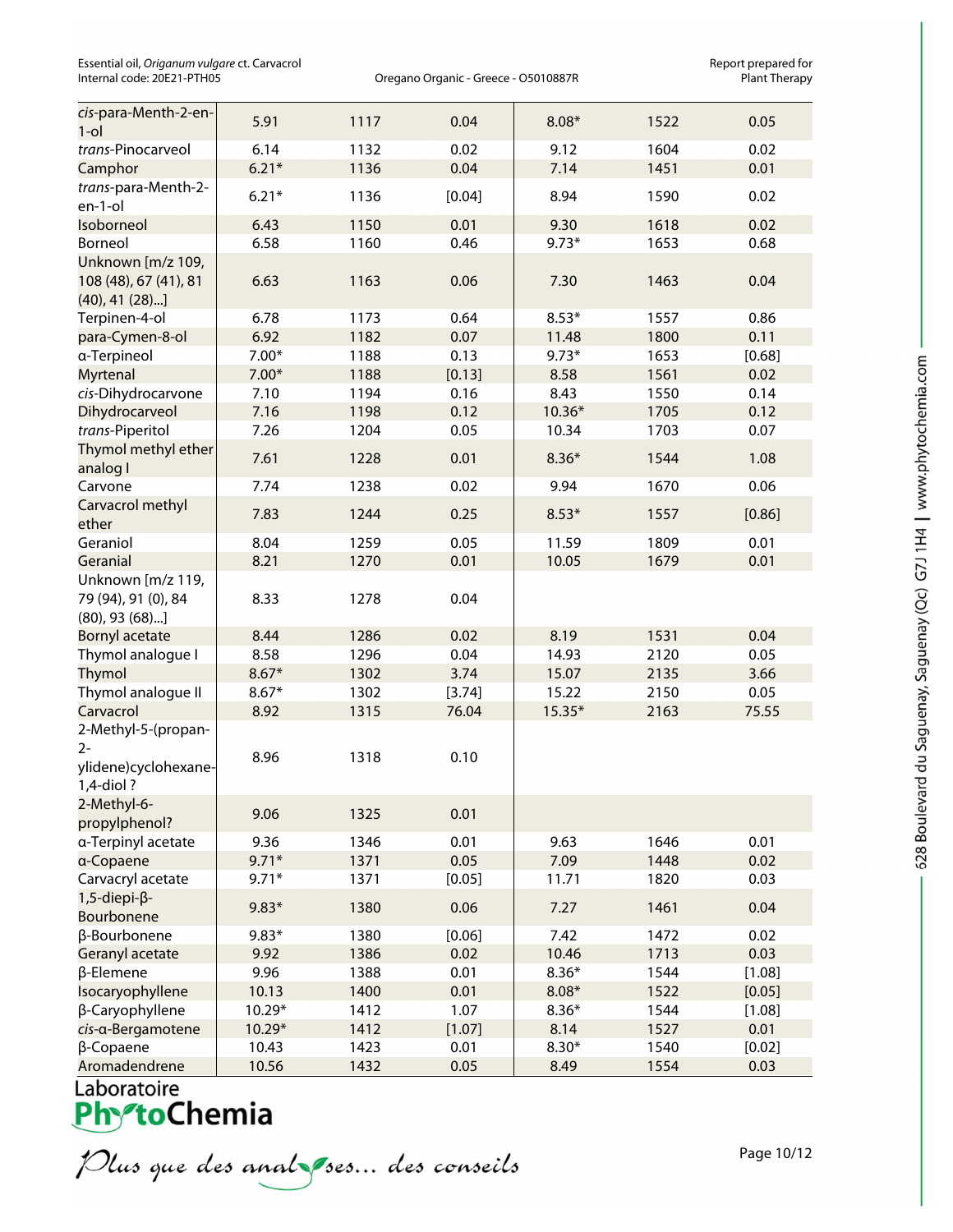Essential oil, *Origanum vulgare* ct. Carvacrol **Exercitial on a constant of constant provide** for prepared for<br>Oregano Organic - Greece - O5010887R Plant Therapy

Oregano Organic - Greece - O5010887R

| Selina-5,11-diene                                                         | 10.62          | 1437         | 0.01         | 8.64              | 1566         | 0.05            |
|---------------------------------------------------------------------------|----------------|--------------|--------------|-------------------|--------------|-----------------|
| Unknown [m/z 151,<br>166 (40), 105 (26)]                                  | 10.74*         | 1446         | 0.29         |                   |              |                 |
| a-Humulene                                                                | 10.74*         | 1446         | [0.29]       | 9.22              | 1612         | 0.14            |
| allo-Aromadendrene                                                        | 10.84          | 1453         | 0.04         | 8.92              | 1588         | 0.02            |
| cis-Muurola-4(15),5-                                                      |                |              |              |                   |              |                 |
| diene                                                                     | 10.87          | 1456         | 0.01         | 9.27              | 1616         | 0.03            |
| $(E)$ - $\beta$ -Farnesene                                                | 10.90          | 1458         | 0.02         | 9.44              | 1630         | 0.02            |
| trans-Cadina-1(6),4-<br>diene                                             | 11.04          | 1468         | 0.02         | 9.19              | 1609         | 0.01            |
| γ-Muurolene                                                               | 11.09          | 1472         | 0.05         | 9.53              | 1637         | 0.07            |
| Germacrene D                                                              | 11.13          | 1475         | 0.01         | 9.69              | 1650         | 0.02            |
| allo-Aromadendr-9-                                                        |                |              |              |                   |              |                 |
| ene                                                                       | 11.21          | 1481         | 0.02         | 9.49              | 1634         | 0.02            |
| a-Selinene                                                                | 11.32          | 1489         | 0.04         | 9.84              | 1662         | 0.04            |
| a-Muurolene                                                               | 11.39          | 1494         | 0.01         | 9.98              | 1673         | 0.02            |
| $(3Z,6E)$ -a-Farnesene                                                    | 11.41          | 1496         | 0.03         | 10.21             | 1692         | 0.03            |
| β-Bisabolene                                                              | $11.56*$       | 1507         | 1.02         | 10.11             | 1684         | 0.95            |
| γ-Cadinene                                                                | $11.56*$       | 1507         | [1.02]       | 10.29             | 1699         | 0.01            |
| Sesquicineole                                                             | 11.67          | 1516         | 0.03         | 10.24             | 1695         | 0.01            |
| trans-Calamenene                                                          | $11.71*$       | 1519         | 0.12         | 11.14             | 1771         | 0.02            |
| δ-Cadinene<br>β-                                                          | $11.71*$       | 1519         | [0.12]       | $10.36*$          | 1705         | [0.12]          |
| Sesquiphellandrene                                                        | 11.73          | 1520         | 0.03         | 10.57             | 1722         | 0.03            |
| 10-epi-Cubebol?                                                           | 11.81          | 1526         | 0.02         | 13.69             | 2000         | 0.01            |
| a-Calacorene                                                              | 11.92          | 1535         | 0.01         | 12.03             | 1848         | 0.12            |
| $(E)$ -a-Bisabolene                                                       | 12.00          | 1541         | 0.02         | 10.67             | 1731         | 0.02            |
| Spathulenol                                                               | 12.35          | 1569         | 0.03         | 14.38             | 2067         | 0.03            |
| Caryophyllene oxide                                                       | 12.39*         | 1572         | 0.25         | 12.74             | 1912         | 0.22            |
| Caryophyllene oxide<br>isomer                                             | 12.39*         | 1572         | [0.25]       | 12.67             | 1906         | 0.01            |
| Humulene epoxide I                                                        | 12.60          | 1589         | 0.01         | 13.17             | 1952         | 0.02            |
| Humulene epoxide II                                                       | 12.72          | 1598         | 0.03         | 13.34             | 1968         | 0.03            |
| 10-epi-Cubenol                                                            | 12.83          | 1606         | 0.01         | 13.62             | 1994         | 0.01            |
| Caryophylladienol I                                                       | 13.03          | 1623         | 0.01         | 15.97             | 2226         | 0.01            |
| Caryophylladienol II                                                      | 13.07          | 1627         | 0.02         | 16.01             | 2230         | 0.02            |
| τ-Cadinol                                                                 | 13.15          | 1633         | 0.01         | 14.78             | 2106         | 0.02            |
| Unknown [m/z 161,<br>59 (67), 95 (45), 93<br>(40), 105 (40), 149          | 13.32          | 1647         | 0.01         | 14.52             | 2081         | tr              |
| (39), 81 (39), 43 (38),<br>204 (37) 220 (5)]<br>(3Z)-Caryophylla-         |                |              |              |                   |              |                 |
| 3,8(13)-dien-5β-ol                                                        | 13.52          | 1664         | 0.02         | 16.77             | 2310         | 0.02            |
| a-Bisabolol<br>Phytone                                                    | 13.71<br>15.61 | 1679<br>1846 | 0.01<br>0.01 | $15.35*$<br>14.63 | 2163<br>2091 | [75.55]<br>0.01 |
| Unknown [m/z 81,<br>150 (90), 136 (88),<br>135 (74), 93 (54), 121<br>(41) | 15.73          | 1856         | 0.01         |                   |              |                 |
| Unknown [m/z 93,<br>135 (57), 43 (41), 91                                 | 16.01          | 1882         | 0.01         |                   |              |                 |

Laboratoire<br>**Phy<sup>s</sup>toChemia** 

Plus que des analzes... des conseils